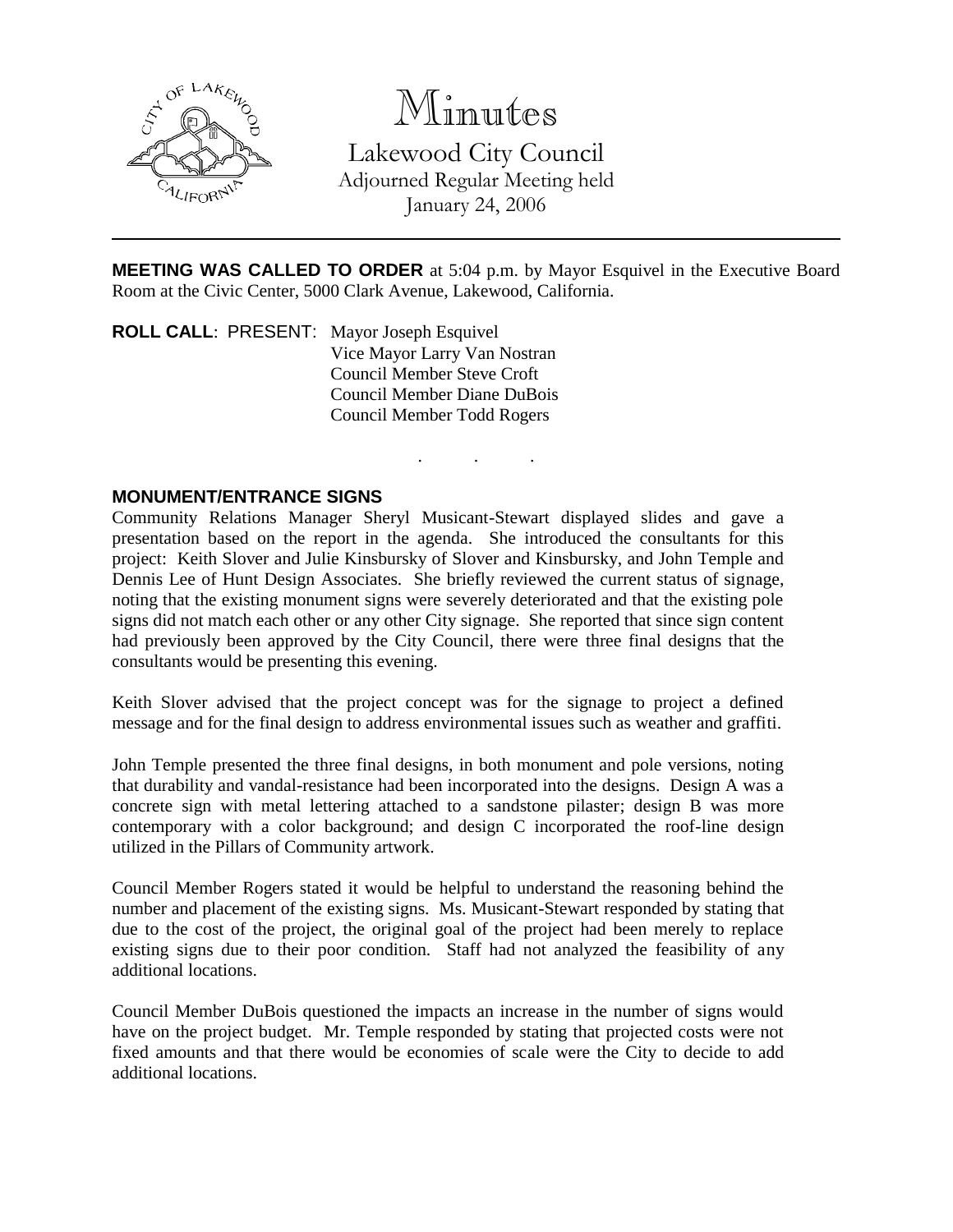## **MONUMENT/ENTRANCE SIGNS** - Continued

Vice Mayor Van Nostran stated that rather than replace only the existing monument signs, where feasible, all main arterials should have monument signs. He also noted that there were currently no monument signs located in the eastern portion of the City, and that it was important to include the whole City in the project.

Public Works Director Lisa Rapp stated that consideration must be given to where city boundary lines were located, since at some entrance locations the street was either shared with or completely controlled by a neighboring city.

Responding to a question from Mayor Esquivel, Mr. Temple stated that the expense of the signs was not in the design, but rather related to the materials used to construct the signs.

Council Member DuBois inquired if the City's seal on the signs could be rendering in color to match its use elsewhere, such as on City letterhead and on City vehicles. Mr. Slover stated that the bronze seal would convey an impression of permanence.

Council Member Croft stated he would like the seal to be larger so the individual elements could be seen. He also requested that staff provide a study of traffic patterns to assist in the determination of where additional signs might best be located. He noted that one of the considerations for project scope should be that the project represented a one-time investment that would serve the City for many years.

Council Member Rogers stated he concurred with the need for a traffic study and that it was important to look at the project symbolically, especially showing the City's eastern boundary as a key entrance point to Lakewood.

Mayor Esquivel determined that the consensus of the City Council was a preference for Design C.

Mr. Slover verified for the Council Members that the proposed designs were based on the size of the existing monument signs.

Responding to a question from Vice Mayor Van Nostran, Mr. Lee stated that the signs could be treated with an applied sealer as a graffiti-guard.

. . .

## **INTEGRATED REGIONAL WATER MANAGEMENT**

Water Resources Director Jim Glancy advised there were two regional water issues to be presented at this time. He introduced William Kruse, an attorney representing the Central Basin Water Association. Mr. Glancy advised that one pending issue within the regional water community was the matter of groundwater storage, an issue vital to Lakewood which relied on groundwater for 100 percent of its water production. He reported that groundwater pumping rights in the basin were controlled by a 1965 court judgment and that the current points of dissension involved water storage and conjunctive use. He further reported that the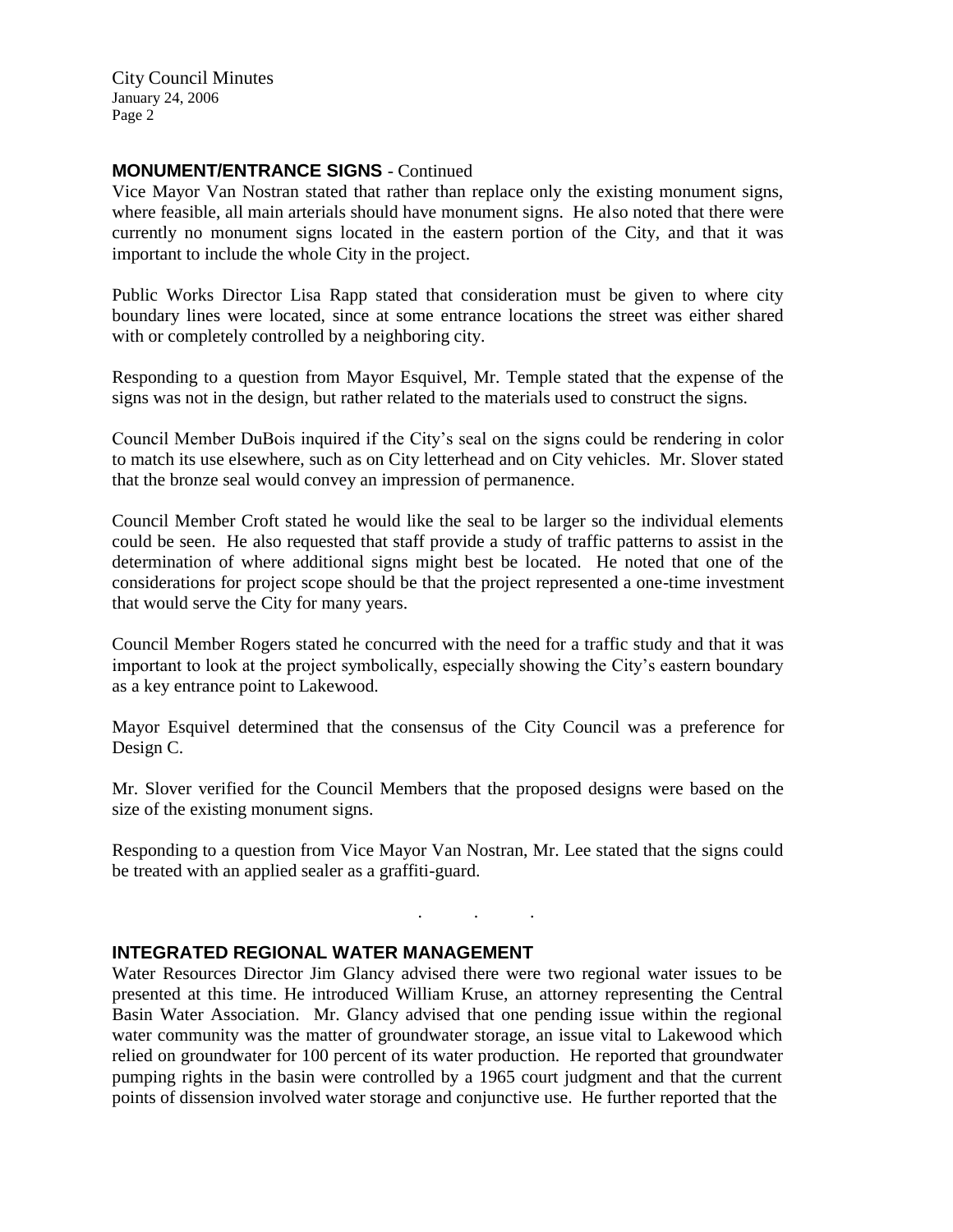## **INTEGRATED REGIONAL WATER MANAGEMENT - Continued**

Water Replenishment District had established rules for groundwater storage in the basin causing questions to arise among Central Basin water pumpers regarding storage by water purveyors outside the Central Basin.

Mr. Kruse responded to a question from City Manager Howard Chambers by stating there had been no reason for anyone to challenge the rules set forth by the WRD to date and since, as the Central Basin was an adjudicated basin, this was more of a legal matter.

Mr. Kruse confirmed for Council Member Rogers that the parties involved in this issue were actually more in agreement than not, and the final determination would have to be made by the court system.

Mr. Glancy reported that a letter was expected from the California Department of Water Resources advising that they had appointed a new facilitator and requesting all parties to come back to the negotiating table to discuss conjunctive use issues.

Responding to a question from Council Member Croft, Mr. Kruse stated that there was concern that someone outside the Basin would be allowed to fill all of the groundwater storage space, thereby leaving no space for the local water pumpers.

Mr. Glancy also gave a brief presentation based on the memo contained in the agenda reporting on the formation of a regional group to meet eligibility requirements for grant funding under Proposition 50. Grant applications which had previously been reviewed by the California Department of Water Resources and the State Water Resources Control Board would now only receive consideration if prepared and presented by a regional group. The proposed Integrated Regional Water Management Group for the San Gabriel and Lower Los Angeles River Watershed would develop projects on a regional level to increase water reliability and protect regional habitat. It was the recommendation of staff that the City Council authorize staff participation in the Integrated Regional Water Management Group in coordination with the Gateway Cities Council of Governments and the Southeast Water Coalition and direct the Director of Water Resources to represent the City.

Council Member DuBois stated that she had attended the Gateway COG meeting where this new regional board had been discussed and noted that not only was Mr. Glancy to represent the City of Lakewood, but he would be speaking on behalf of the Gateway COG, as well. She commended Mr. Glancy, recognizing the confidence in his expertise demonstrated by this appointment.

COUNCIL MEMBER ROGERS MOVED AND COUNCIL MEMBER DUBOIS SECONDED TO APPROVE STAFF'S RECOMMENDATION. UPON ROLL CALL VOTE, THE MOTION WAS APPROVED:

AYES: COUNCIL MEMBERS: Van Nostran, Croft, DuBois, Rogers and Esquivel NAYS: COUNCIL MEMBERS: None

. . .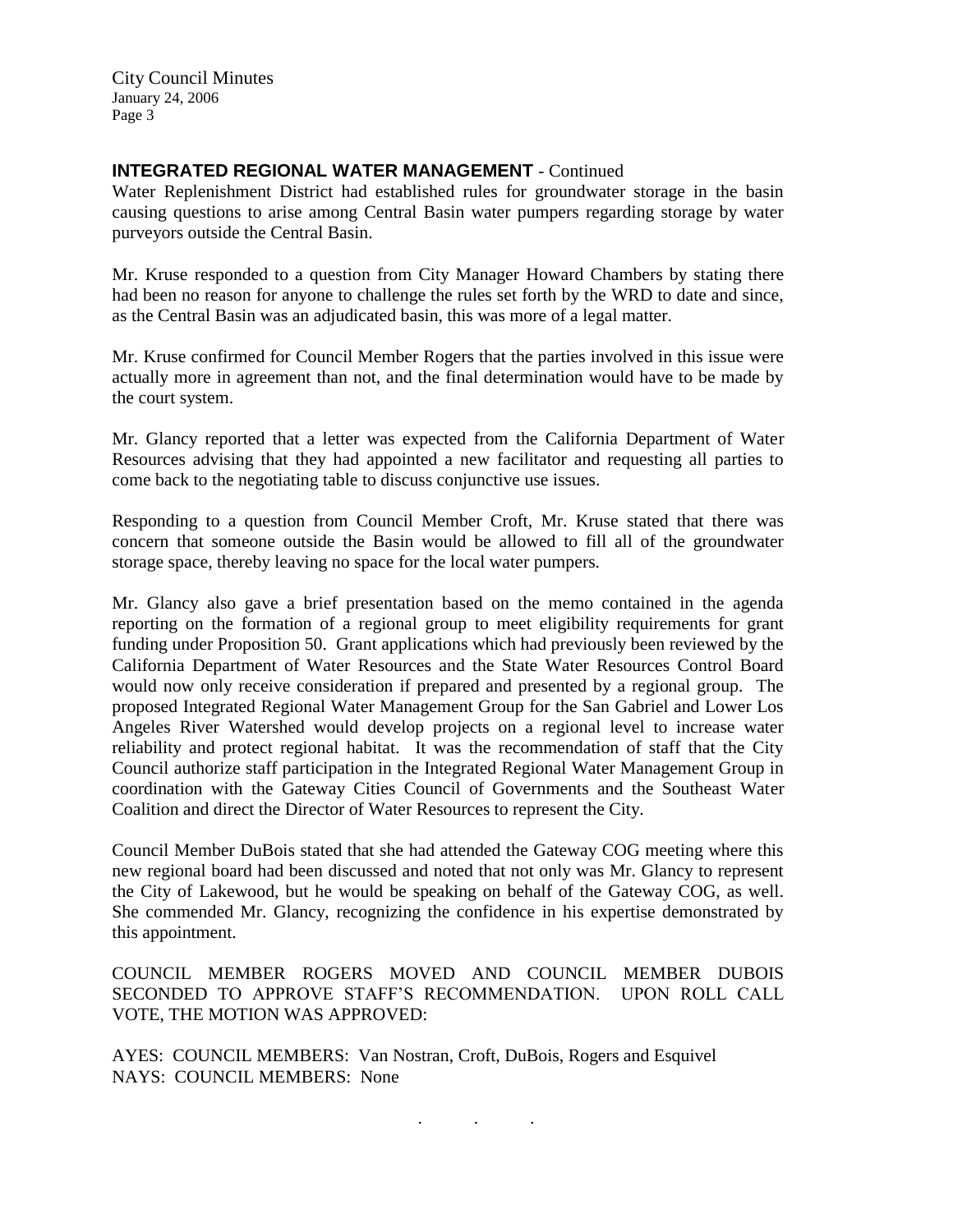## **CIVIC CENTER MASTER PLAN**

Community Development Director Chuck Ebner reported that the top three designs for the proposed civic center master plan were ready for presentation. He noted that each design included a 40,000 square foot municipal building with 470 parking spaces.

Randy Meyer, project architect, displayed the proposed plans showing different footprint configurations incorporating a two-story city hall municipal building with a separate parking area that could be utilized for future expansion should it ever be necessary.

Council Member Croft expressed concern about the distance between the library and the public parking area in Design 3.

Mr. Meyer responded to a question from Vice Mayor Van Nostran by stating that Design 1 was laid out to make the city hall building more prominent and to provide a larger buffer for the adjacent residential neighborhood.

It was the consensus of the City Council that Design 1 would best serve the intended uses.

Mr. Ebner stated that staff would proceed to work with the architect to develop a Civic Center Master Plan document incorporating Design 1.

Mayor Esquivel requested that the City Council Members be provided with copies of the selected design.

At 6:26 p.m., Mayor Esquivel called for a brief recess. At 6:31 p.m., the meeting reconvened with all members present.

. . .

. . .

## **ON- AND OFF-STREET PARKING**

Council Member Rogers, as Chairman of the On- and Off-Street Parking ad hoc committee, stated that since the committee was not able to reach a consensus on an action plan, he felt it was appropriate to explore proposals from the entire City Council.

Council Member Croft stated that there was an obvious need for action as he was constantly asked by residents about what could be done.

Council Member DuBois, noting the City's long harmonious past, advocated proceeding in a deliberate and careful manner taking care not to act rashly and polarize the community.

Mayor Esquivel acknowledged that the parking issue was one that had been raised a number of times without any satisfactory resolution being found. He stated he was interested in hearing any new ideas and also noted that several other cities had experienced some success by starting with a removal of detached trailers from on-street parking.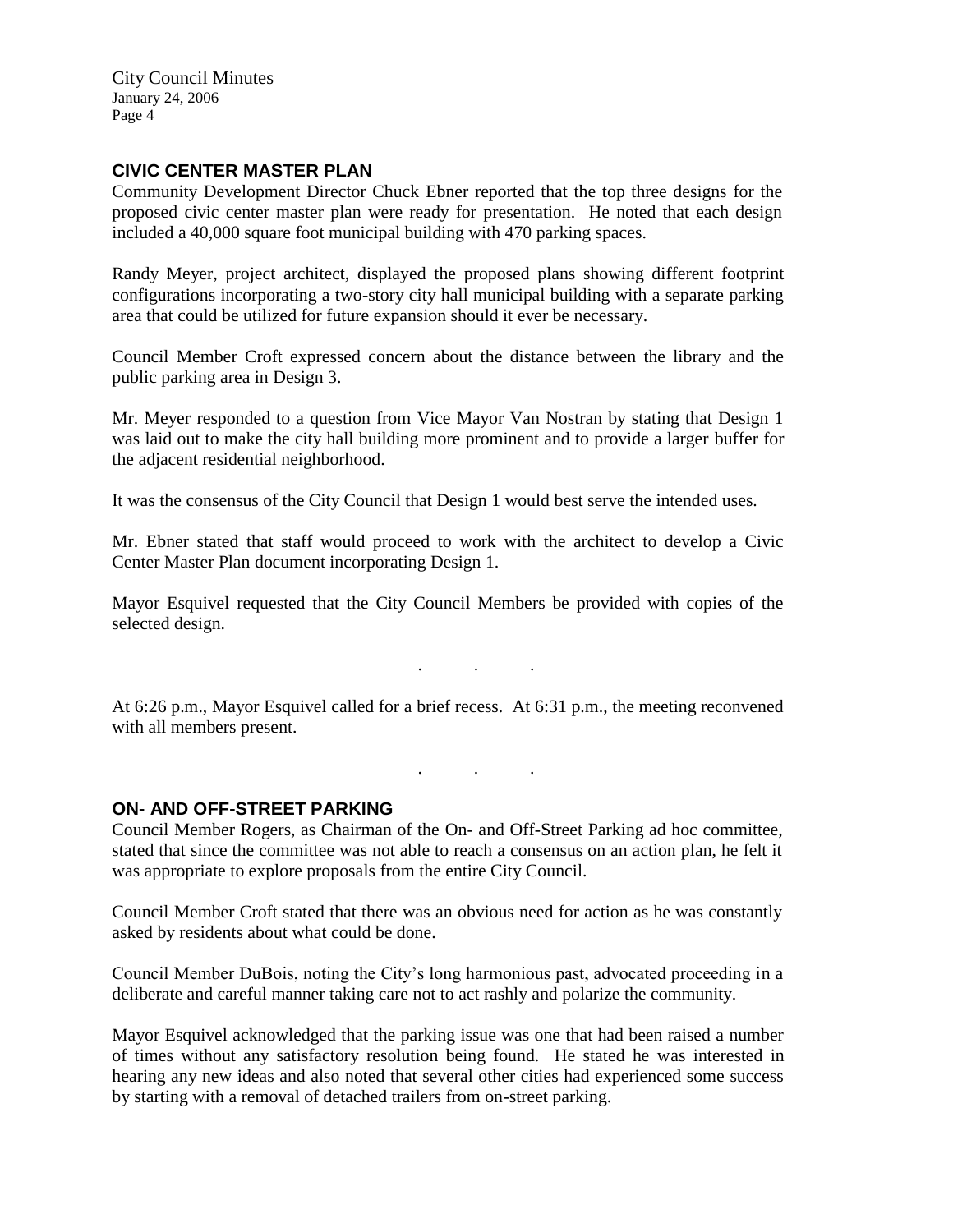## **ON- AND OFF-STREET PARKING** - Continued

Vice Mayor Van Nostran also noted that there had been previous unsuccessful attempts to address this problem. He pointed out that the design of the majority of Lakewood properties did not lend itself for storage of trailers, campers, boats or recreational vehicles. He also noted that there were not many opportunities locally for off-site storage of such vehicles. He suggested placing a measure on the ballot for the voters to decide a preferred solution.

Responding to a question from Council Member DuBois, Deputy City Manager Sandi Ruyle stated that while there were a number of trailers, boats and recreational vehicles parked within the City that were not registered to Lakewood residents, a majority of them were owned by relatives of Lakewood residents.

Council Member Croft cautioned that as surrounding cities banned these types of vehicles from parking on their streets, Lakewood would become the only place left to legally park these vehicles.

Council Member Rogers stated that this was a major issue in many communities and that although it was a relatively small number of discourteous vehicle owners causing the problem, it was an emotional issue for many people. He stated he would not support placing such an issue on the ballot and acknowledged that this was an issue that could not be resolved quickly or easily. He advised that he supported the adoption of an ordinance similar to the Los Angeles County statute that would prohibit detached trailers from on-street parking and would like to explore an option for a permit parking procedure for these types of vehicles. He also stated the Council should take another look at City-wide posting for street sweeping and consider retaining additional staff to enforce the existing 72-hour parking regulation.

Council Member Croft stated that he also felt timing was a critical issue, and that since it was a measure that could be implemented immediately, he would support the suggestion to step up enforcement of the 72-hour parking regulation, observing that if parking on the street were to become more inconvenient, some may choose to park their vehicles elsewhere.

Mayor Esquivel inquired about the implementation of a permit parking process and related costs. The City Manager responded by stating that an analysis of costs had not yet been done and that the enforcement for such a program could be done either by City parking control officers or by Sheriff's deputies, noting that the program may be received better if enforced by Sheriff's deputies.

Lieutenant Terry Benjestorf confirmed that Sheriff's personnel could take on responsibility for the enforcement of a permit parking system and that he would also expect residents to respond more favorably to the deputies.

Responding to a question from Council Member DuBois, Accountant/Deputy Treasurer Doug Butler stated that when the overnight parking ban had been instituted around the City parks, most trailers and recreational vehicles previously parked there had moved back into the surrounding neighborhoods, although some had just gone away.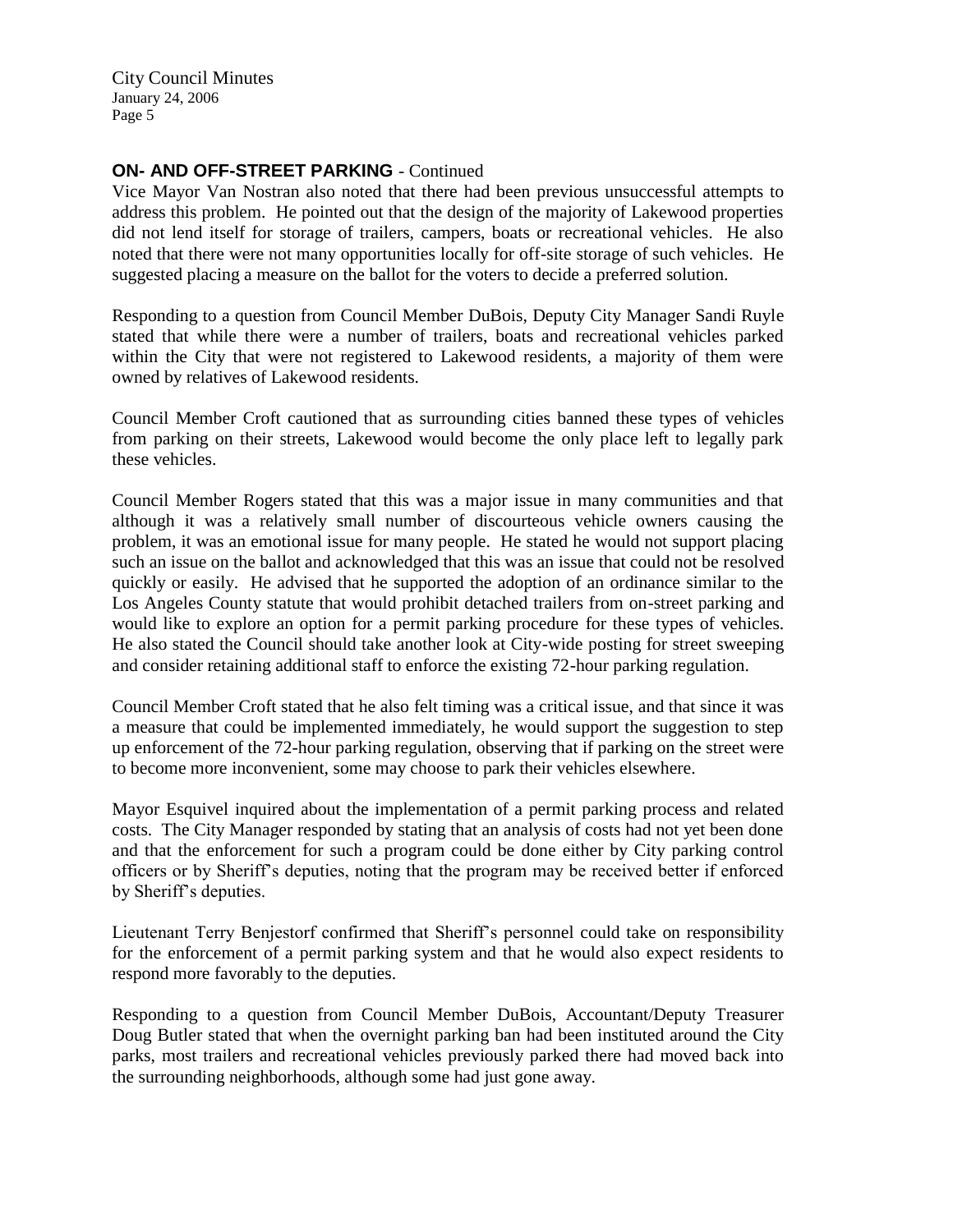#### **ON- AND OFF-STREET PARKING** - Continued

Council Member DuBois noted that the Southern California Edison Company had expressed little interest in utilizing the open space under their transmission lines into any type of vehicle storage space. She stated that although she felt it was important to take action on this issue, she would prefer to take small steps and begin with increased enforcement and possibly permit parking.

Council Member Rogers stated that if the County ordinance were adopted, it would be vital to have a specific plan.

Council Member Croft noted that even on the web site for the recreational vehicle enthusiast group, the Good Sam Club, members were advised not to store their vehicle on the streets. He stated that eventually, the ability to store the vehicle must become a factor in anyone's decision to purchase a trailer, boat or recreational vehicle. He concurred that any changes must be precise, clearly spelled out and easily explainable.

Council Member DuBois, noting that with such a difficult issue it was important to be open, suggested taking a proposed program to the residents at a community meeting before any "official" action by the City Council.

Council Member Croft suggested retaining an additional parking enforcement officer in the near term and the adoption of the County ordinance on detached trailers.

VICE MAYOR VAN NOSTRAN MOVED AND COUNCIL MEMBER DUBOIS SECONDED TO APPROVE THE RETENTION OF A 30-HOUR PER WEEK PARKING ENFORCEMENT OFFICER TO ENFORCE THE 72-HOUR PARKING REGULATION AND A BUDGET ALLOCATION FOR SAID POSITION. UPON ROLL CALL VOTE, THE MOTION WAS APPROVED:

AYES: COUNCIL MEMBERS: Van Nostran, Croft, DuBois, Rogers and Esquivel NAYS: COUNCIL MEMBERS: None

Council Member Rogers stated he would support a community workshop format with two Council Members present at which the community would be advised that the City Council was looking into solutions for the on-street parking issue and that proposed solutions included adoption of the County ordinance on detached trailers and a permit parking process that would eliminate non-resident parking on Lakewood streets. Such a meeting would provide an indicator of the residents' support for such programs.

The City Attorney advised including a substantial phase-in period to allow vehicles owners sufficient time to find alternate parking.

Mayor Esquivel appointed Council Members Croft and DuBois to serve as an ad hoc committee to develop a policy for a community workshop.

. . .